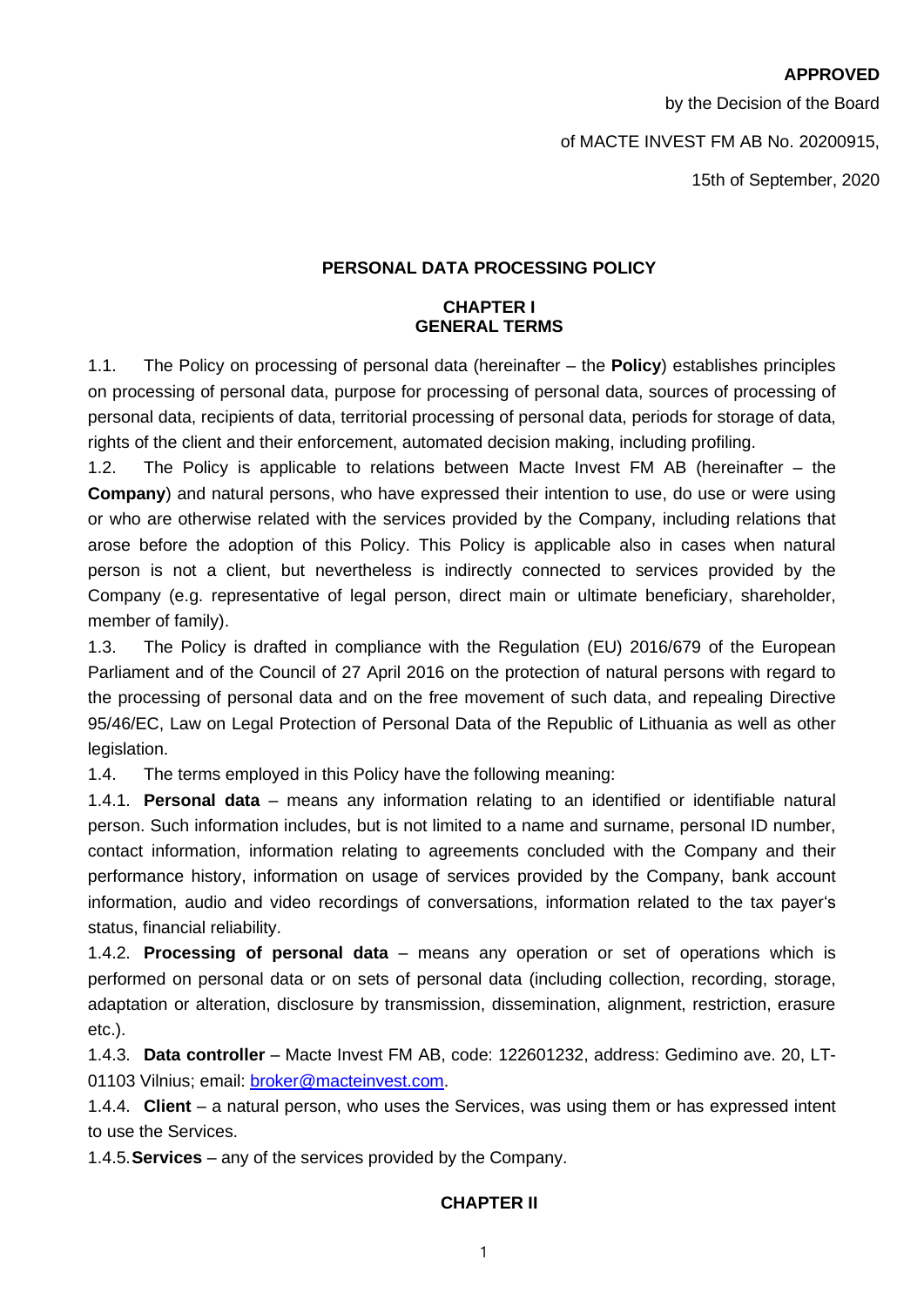### **PRINCIPLES OF PERSONAL DATA PROCESSING**

2.1. The Company processes the Personal data under the following principles:

2.1.1. personal data are processed in a legitimate, fair and transparent manner (the principle of legality, fairness and transparency);

2.1.2. personal data are collected or specified and legitimate purposes that are prescribed in this Policy and they are not further processed in a manner incompatible with those purposes (principle of purpose limitation);

2.1.3. processed personal data are accurate and, when necessary, updated (principle of accuracy);

2.1.4. personal data are sufficient, relevant and processed inasmuch is necessary for the purpose for which they are processed (principle of data minimization);

2.1.5. personal data are kept in a form which permits identification of the data subject for no longer than it is necessary in view of the purposes for which data were collected and processed (principle of retention limitation).

2.1.6. personal data are processed in such a way that application of relevant technical or organizational measures would ensure adequate personal data security, including protection from unauthorized data processing or unlawful data processing and from accidental loss, destruction or damage (integrity and confidentiality principle).

# **CHAPTER III**

# **PURPOSES OF PROCESSING OF PERSONAL DATA**

3.1. The Company collects and processes the Personal data that were provided by the Client or obtained from other sources.

3.2. The processing of the Personal data is based on the following purposes:

3.2.1. **Proper identification and support of business relations**. For this purpose, the following data shall be processed: name, surname, date of birth, personal ID code, address, personal ID document copy, email address, telephone number and other contact data.

3.2.2. **Implementation of anti-money laundering and terrorist financing prevention**. For this purpose the following data shall be processed: name, surname, citizenship, gender, address, IP address, date of birth, personal ID code, address, residence for the purposes of taxation, information on participation in political activities, sources of income, pictures, facial image and other information to duly implement requirements of anti-money laundering and terrorist financing prevention.

3.2.3. **Providing suitable services.** Subject to respective Services provided by the Company the following additional data shall be collected and processed: data on trading experience and suitability of the Services to the Client (for example, value of the managed portfolio, finance related work experience, etc.), data on financial literacy, knowledge and experience in the field of finance, financial situation (for example annual income, total value of assets, total value of liabilities, etc.) and other information required for proper provision of the Services.

3.2.4. **Providing additional services, getting feedback regarding the Services, inviting to participate in market research, collecting statistical data.** For this purpose, the following data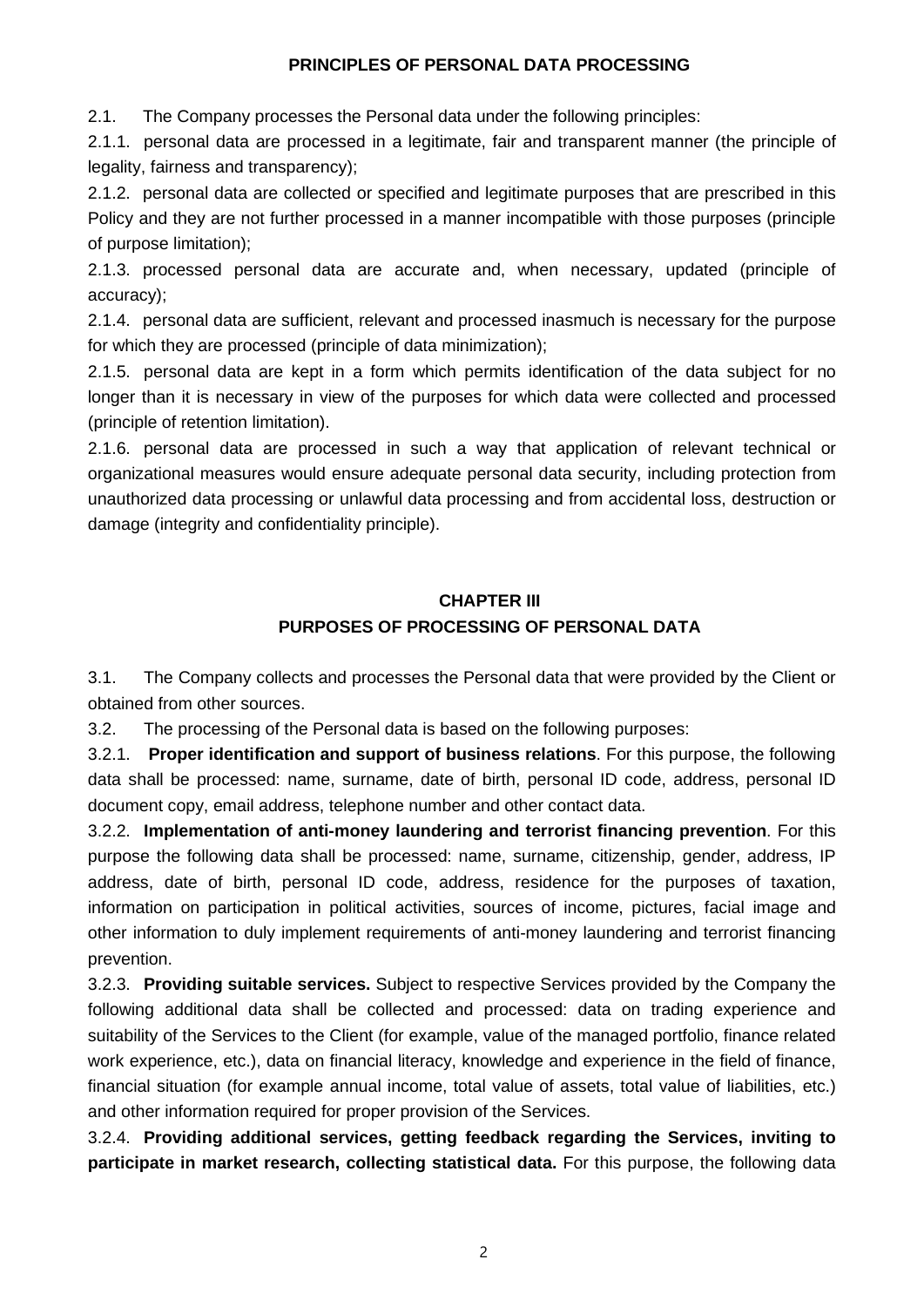shall be processed: name, surname, age, contact information, data on services, information on the Services provided by the Company.

3.2.5. **Protection of infringed rights and against violation of legal acts.** For the purpose of protection of interests of the Company in pretrial or trial proceedings or to assist in identifying or reveal violation of legal acts the following data shall be processed: name, surname, contact information, data on the Services provided by the Company, data about the Client's liabilities against the Company, documents obtained from and submitted to the Client, other documents that contains personal data, information on crimes committed by the Client or his convictions.

3.2.6. **Improving service quality and compliance with requirements prescribed in legal acts, recording telephone conversations and storing electronic notices.** For this purpose, the following data shall be processed: phone conversation recordings, electronic notices and personal data contained herein.

3.2.7.**Ensuring continuity of the Services.** In order to ensure continuous and uninterrupted provision of the Services, the Company shall be entitled to transfer the Personal data to third parties. For this purpose the following data shall be processed: name, surname, contact information, data on the Services that were provided or are intended to be provided, financial information, data on financial literacy, financial situation and other data required to ensure continuity of the Services.

# **CHAPTER IV SOURCES OF THE PERSONAL DATA**

4.1. The Company processes personal data which it receives from the Client, his activities, when the Client was using, uses or expressed intention to use services provided by the Company.

4.2. The Company to the extent permitted by the applicable legislation and in accordance with the requirements prescribed in legal acts, as well as for the purposes provided in this Policy, collects and receives information from the following other sources:

4.2.1. other financial institutions;

4.2.2. the State Social Insurance Fund Board under Ministry of Social Security and Labour;

4.2.3. the State Enterprise Centre of Registers;

4.2.4. Creditinfo Lietuva, UAB;

4.2.5. the Ministry of Finance;

4.2.6. the Bank of Lithuania;

4.2.7. natural persons when they provide data of their spouses, children, other relatives by blood or marriage;

4.2.8. legal entities, when the Client is a representative employee, counterparty, shareholder, participant owner etc. or respective legal entity;

4.2.9. partners or other legal entities, who approach the Company to provide Services to the Client or provide their services with help of the Company;

4.2.10. other

4.3. The Company can combine information about the Client obtain from various sources.

# **CHAPTER V RECIPIENTS OF DATA**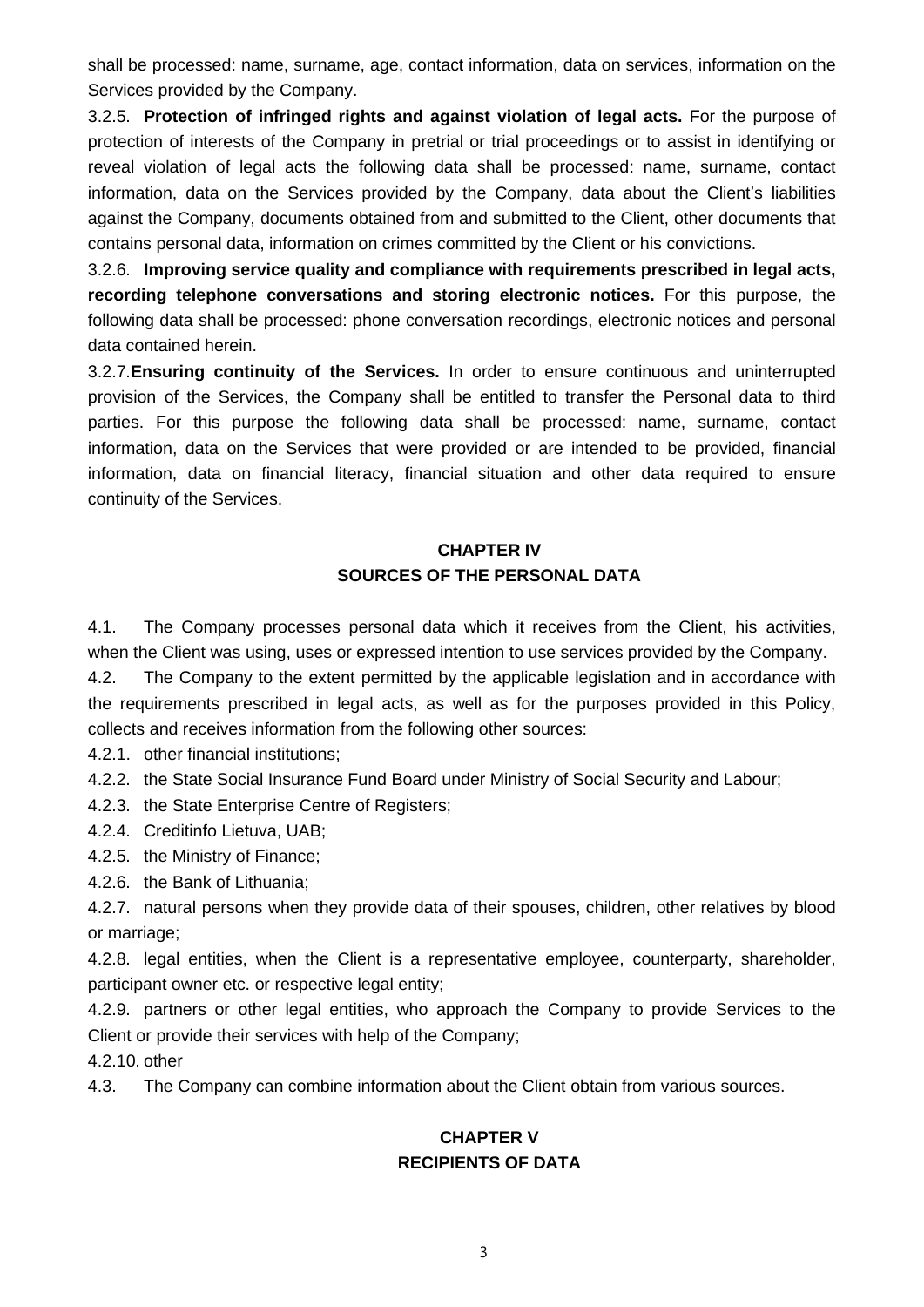5.1. The Company shall provide the Personal data of the Clients in compliance with relevant legal requirements. The Company shall be entitled to transmit personal data to:

5.1.1. Banks as well as other financial and payment institutions, insurance companies (including insurance intermediaries, insurance brokerage firms), financial services intermediaries, third parties involved in the execution and settlement of financial instruments, which undertake or intends to undertake risk, related to execution of financial obligations;

5.1.2. the Bank of Lithuania, Financial Crime Investigation Service under the Ministry of Interior of the Republic of Lithuania, and other authorities that supervise the Company, law enforcement institutions, other registers and state institutions:

5.1.3. stock exchanges, central depositories and other entities involved when the Company directly or indirectly provides Services to the Client;

5.1.4. State Tax Inspectorate with the aim to implement the Agreement between the Government of the Republic of Lithuania and Government of the United States America on the improvement of cross-border compliance and on the implementation of the Foreign Account Tax Compliance Act as well as other international commitments of the Republic of Lithuania in this area;

5.1.5. Financial Crime Investigation Service, courts and other law enforcement agencies pursuant to their request or at initiative of the Company if any suspicion regarding criminal offence arises;

5.1.6. third parties which install, administer or otherwise manage software and database systems employed by the Company;

5.1.7. courts, tribunals, arbitral tribunals or other dispute settlement institutions or bodies;

5.1.8. third parties whose activities involve archiving and storage of contracts and other documents;

5.1.9. third parties whose activities involve messaging, printing services insofar it is related to messaging and printing of the Company's notices;

5.1.10. notaries, bailiffs, lawyers, consultants, auditors, service providers that the Company employs to provide the services required by the Company or when such parties contact the Company while performing the functions assigned to them;

5.1.11. other third parties to the extent it relates to the Company's business divestment, mergers, acquisitions or reorganization of business in whole or in part, potential or current business acquirers or their authorized persons or consultants.

5.2. The legal relationship between the Company as a controller and other processors shall be established in separate written agreement, unless such relationship is regulated by legal acts.

## **CHAPTER VI**

# **TERRITORIAL PROCESSING OF THE PERSONAL DATA**

6.1. The Company usually processes and stores the Personal data in the territory of the European Union of the European Economic Area, however where it is necessary or the Client has explicitly consented, the Personal data can be transferred and processed outside the territory of the European Union or European Economic Area. In such a case the Personal data can be transferred and processed if at least one of the following conditions exist:

6.1.1. recipient is in a third state, which European Commission has included in a list of countries that ensure sufficient level of personal data protection;

6.1.2. recipient in the United States of America is certified in accordance with the requirements of the US-EU agreement 'Privacy shield';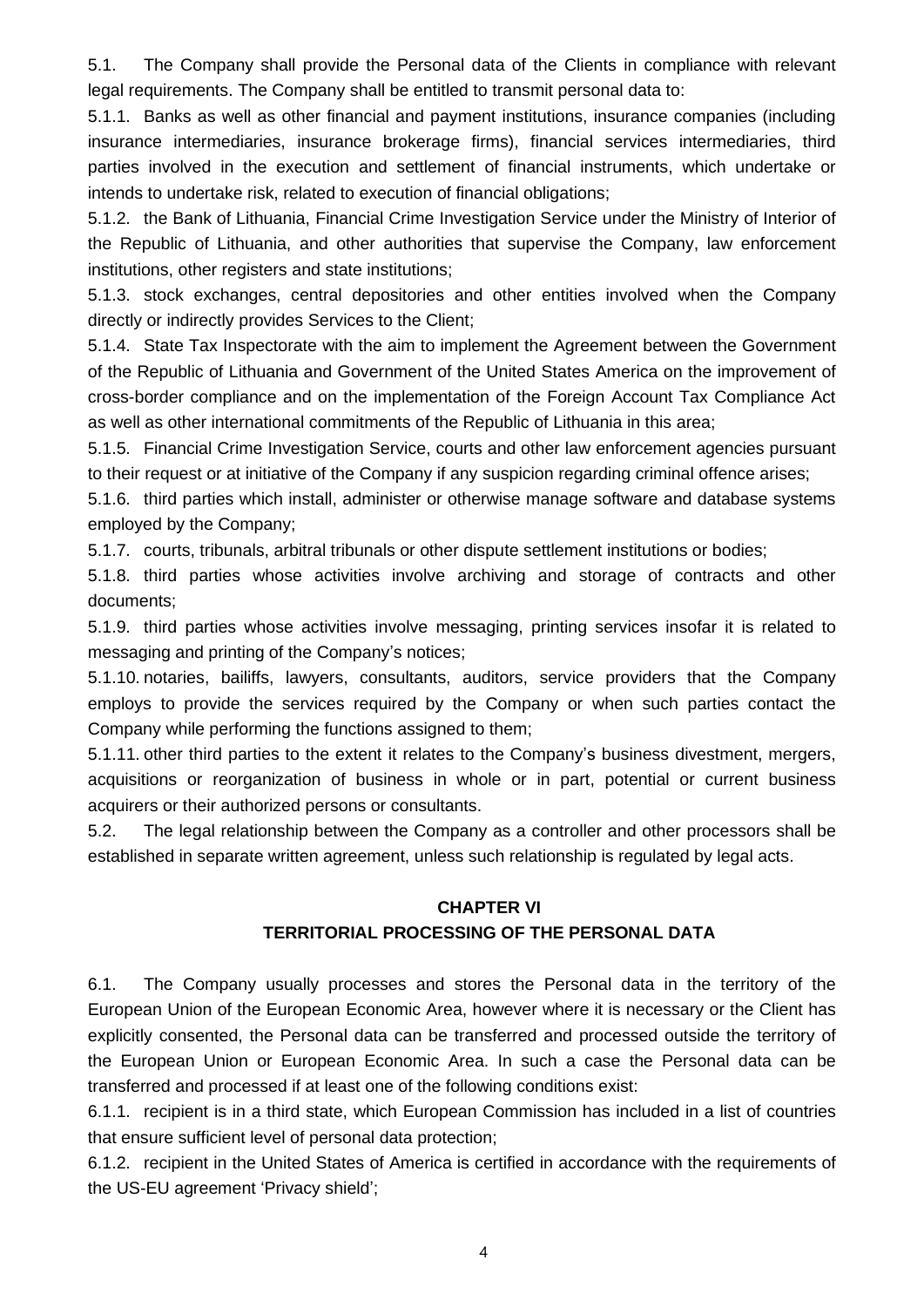6.1.3. the Company has concluded an agreement with the recipient in accordance to standard terms and conditions approved by the European Commission;

6.1.4. in accordance with code of conduct or certification mechanism, approved in a manner prescribed in GDPR;

6.1.5. the personal data is transferred in accordance with provisions of DGPR concerning derogations for specific situations.

## **CHAPTER VII DATA STORAGE PERIODS**

7.1. The Company shall store personal data no longer than it is required for the purposes for which they have been collected. The period of storage of personal data shall be established considering the character of Services provided to the Client, legal interest of the Company or requirements prescribed by law.

7.2. Upon expiration of the data storage period the Company shall destroy such data.

## **CHAPTER VIII**

# **RIGHTS OF THE CLIENT AND METHORS OF THEIR IMPLEMENTATION**

8.1. The Client as a personal data subject has the following rights:

8.1.1. To obtain information on whether the Company processes the Client's personal data and should the Company process such data, to request an access to such personal data of the Client;

8.1.2. to submit a request to the Company requiring to rectify incorrect, inaccurate or incomplete Personal data of the Client;

8.1.3. to submit a request to the Company to erase personal data of the Client;

8.1.4. to submit a request to the Company to limit the processing of the Personal data until, at the Client's request, the lawfulness of such processing is checked;

8.1.5. to express objection with personal data processing for direct marketing purposes, including profiling, and when such personal data are processed in the legitimate interests of the Company;

8.1.6. to request a transfer of the Personal data to another controller or provide them directly to the Client. Such provision is applicable to the Personal data, which the Client has provided himself and which are processed by automated means on the basis of consent or on the basis of conclusion and performance of the agreement;

8.1.7. to withdraw submitted consent concerning processing of the Personal data without any impact on the use of the Client's personal data that was performed before the withdrawal of the consent;

8.1.8. to submit a complaint to the State Data Protection Inspectorate.

8.2. The Client may submit any request prescribed in this chapter using contacts of the Company prescribed in Article 1.5.3 of this Policy.

8.3. The Company undertakes to reply to any request within a period of not more than 30 (thirty) calendar days from the day of receipt of such request. In exceptional circumstances, for example due to volume of data the Company requires additional time to provide a reply to the request, the Company shall be entitled to extend the deadline for the submission of the response by additional period of 30 calendar days. In case the Company decides to extend the deadline for the submission of the response, it shall give to the Client a relevant notice indicating the number of